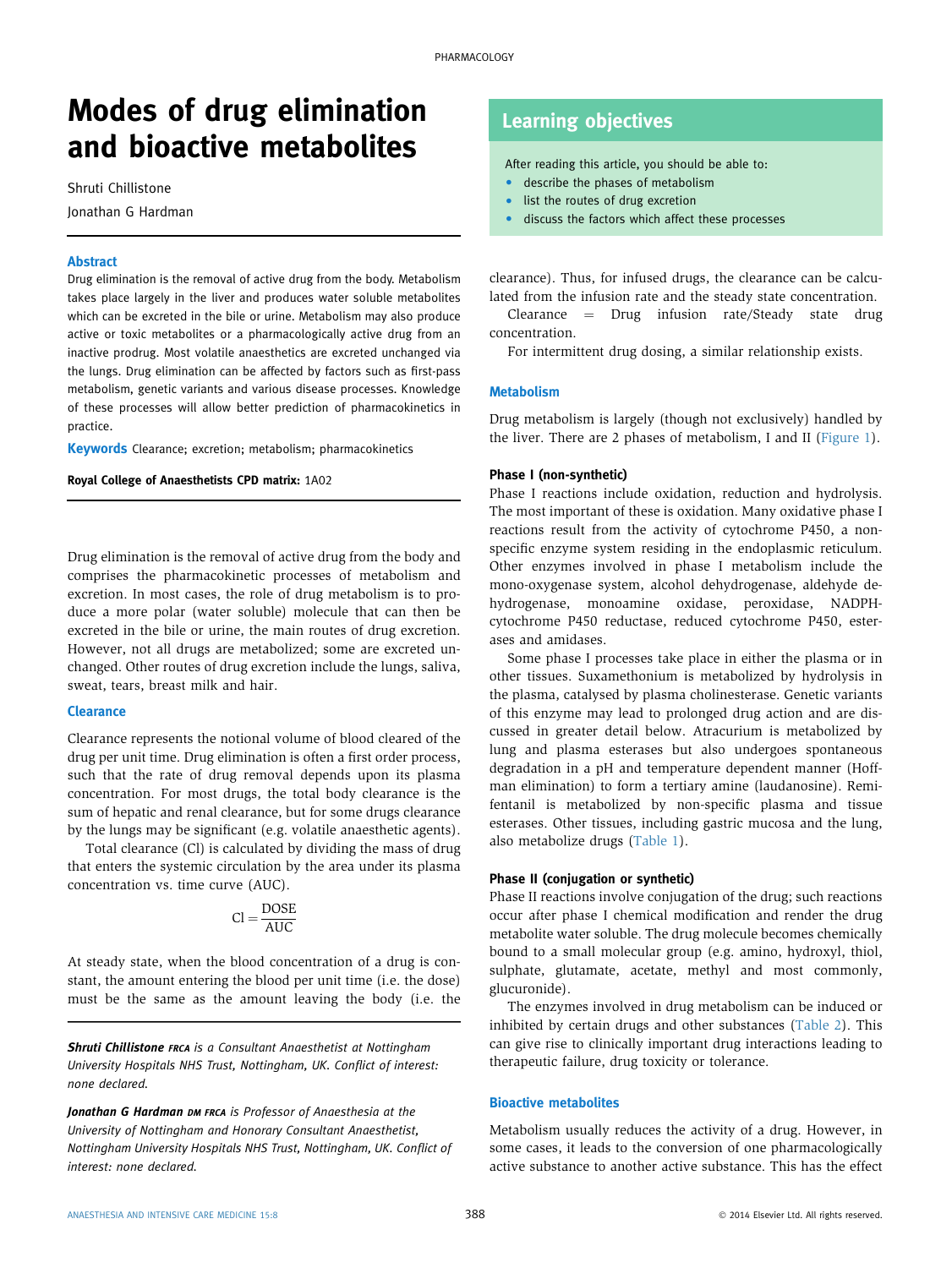<span id="page-1-0"></span>

## Figure 1

of prolonging drug action. An example of this is in morphine metabolism. One of its metabolites, morphine-6-glucuronide, is 13 times more potent than morphine and has a similar duration of action. Metabolism may also lead to the conversion of a pharmacologically inactive substance to an active one. These inactive substances, reliant on metabolism for their pharmacological effects, are termed prodrugs. Examples include diamorphine, parecoxib and enalapril.

Phase I oxidation may also lead to the formation of highly reactive, toxic metabolites (epoxides) that bind irreversibly to cell constituents. Glutathione in the liver combines with epoxides rendering them inactive and is an important defence mechanism against hepatic damage.

# First-pass effects

Oral bioavailability (the proportion of orally administered drug entering the systemic circulation compared with the same dose given intravenously) depends not only upon the ability of a drug to penetrate the gut mucosa, but also upon the extent to which the drug is metabolized either by enzymes in the gut wall or in the liver. This metabolism, which occurs before oral drugs are able to reach the systemic circulation, is known as first-pass

# Reactions taking place in the lungs

| <b>Reaction</b>                  | <b>Drug</b>                     | <b>Metabolite</b>                                   |
|----------------------------------|---------------------------------|-----------------------------------------------------|
| <b>Phase 1 reactions</b>         |                                 |                                                     |
| Oxidation                        | Phenobarbitone<br>Nortryptyline | 5-ethyl-5-barbituric acid<br>Desmethylnortryptyline |
| Reduction                        | Nitrazepam                      | 7-aminonitrazepam                                   |
| <b>Hydrolysis</b>                | Acetylcholine                   | Choline & acetate                                   |
| <b>Phase 2 reactions</b>         |                                 |                                                     |
| Methyltransferase                | 5-hydroxytryptamine             | 5-N-methyl-5-<br>hydroxytryptamine                  |
| Catechol-O-<br>methyltransferase | <b>Isoprenaline</b>             | 3-O-methylisoprenaline                              |

metabolism. Drugs with significant first-pass metabolism include morphine, lidocaine, glyceryl trinitrate and salbutamol.

# Genetic variants

Drug responses are sometimes governed by heredity. Some of the variations which are relevant to anaesthetists are listed below.

# Acetylator status

Acetylation is a phase II metabolic pathway in the liver for many drugs that possess a  $-NH<sub>2</sub>$  group and include isoniazid, hydralazine, and sulphasalazine. Different isoenzymes acetylate at either a fast or slow rate, leading to pharmacokinetic differences between individuals.

# Pseudocholinesterase deficiency

Suxamethonium is hydrolysed in the plasma by plasma pseudocholinesterase. However, genetic variability can lead to prolonged neuromuscular block. Ten different genotypes are known. Heterozygotes for the normal gene have a mildly prolonged block, whereas a small fraction of the population have a genotype which may confer a block of several hours.

# Glucose-6-phosphate dehydrogenase (G-6-PD) deficiency

G-6-PD activity maintains erythrocyte glutathione in its reduced form, which is necessary to keep haemoglobin in its reduced (ferrous) rather than ferric state (methaemoglobin). Individuals who are G-6-PD deficient may suffer acute haemolysis if exposed to certain oxidant drugs, including quinolones, sulphonamides and sometimes aspirin.

### Biliary excretion

The bile is the route of excretion for high molecular weight compounds (generally greater than 300) such as the steroid-based muscle relaxants. Secretion into the biliary canaliculus is an active process and therefore subject to inhibition and competition. Drugs may be excreted unchanged or as conjugated metabolites. Once in the digestive tract, lipid soluble drugs may be reabsorbed unchanged and glucuronide conjugates may be hydrolysed by bacterial glucuronidase and reabsorbed. The drug can then be extracted from the portal circulation by the liver and re-excreted in the bile. This is known as the enterohepatic circulation. Drugs and metabolites that do not recirculate are excreted in the faeces.

| List of liver enzyme inducers and inhibitors |                          |  |
|----------------------------------------------|--------------------------|--|
| <b>Enzyme inducers</b>                       | <b>Enzyme inhibitors</b> |  |
| Alcohol (chronic)                            | Alcohol (acute)          |  |
| <b>Barbiturates</b>                          | Amiodarone               |  |
| Carbemazepine                                | Cimetidine               |  |
| Griseofulvin                                 | Ciprofloxacin            |  |
| Phenytoin                                    | Dextropropoxyphene       |  |
| Rifampicin                                   | <b>Ftomidate</b>         |  |
| <b>Volatiles</b>                             | Erythromycin             |  |
|                                              | <b>Fluconazole</b>       |  |
|                                              | Metronidazole            |  |
|                                              |                          |  |



Table 1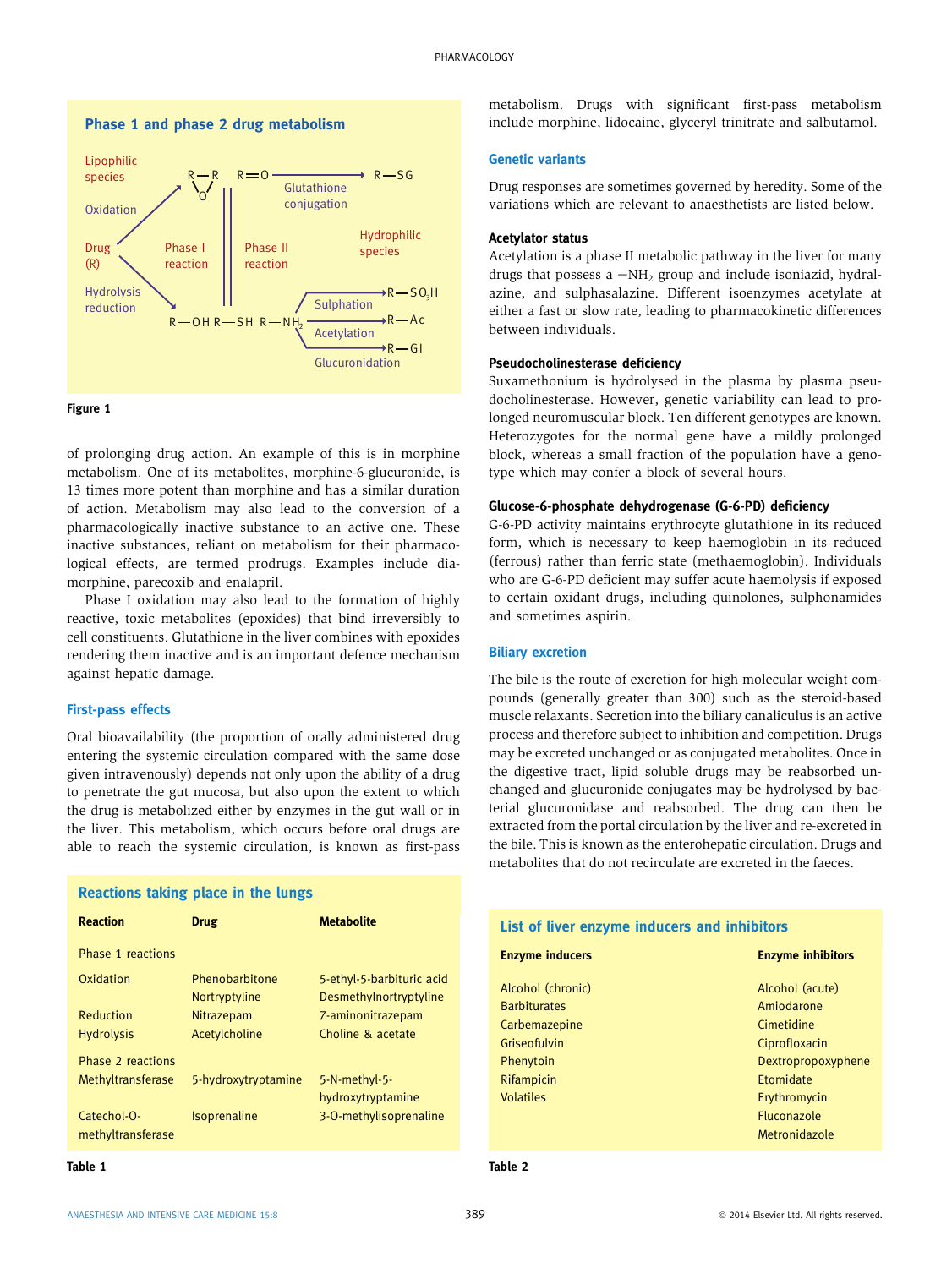The extraction ratio is the fraction of drug removed from the plasma by the liver. It depends upon hepatic blood flow, uptake into the hepatocyte and enzyme metabolic capacity within the hepatocyte. Drugs for which the hepatocyte has a high metabolic capacity (e.g. propranolol) will have an extraction ratio dependent upon blood flow. Those for which there is a low metabolic capacity (e.g. warfarin, phenytoin) will have an extraction ratio dependent upon protein binding as the enzymes rapidly become saturated once the free drug concentration increases and the concentration gradient into the hepatocyte is reduced.

# Renal excretion

To be extensively excreted in the urine, a drug or metabolite must not only be water soluble (polar), but also must not be too large or bound too strongly to proteins in the bloodstream. Three processes are important:

Glomerular filtration: drugs pass through the membrane of Bowman's capsule, to be excreted in the urine. Drugs that are too large to pass through the membrane (e.g. heparin) cannot be filtered.

Tubular secretion: this is an active process whereby molecules are transported against a chemical gradient. Tubular secretion in combination with absence of tubular reabsorption may cause the renal clearance to exceed glomerular filtration rate (GFR: 100 ml  $\text{kg}^{-1}$  h $^{-1}$ ). Active secretion occurs via a carrier mechanism and binding to plasma proteins does not prevent it. Basic carriers transport basic drugs such as amiloride and dopamine; acidic carriers transport drugs such as furosemide and penicillin. Agents that block active secretion will increase the plasma concentration (and therapeutic effect) of drug (e.g. probenecid).

Tubular reabsorption: this occurs by diffusion, is a passive process and takes place along with normal water reabsorption within the nephron. It depends on the drug's ability to diffuse through the tubule. Very lipid soluble drugs (e.g. thiopentone and phenytoin) pass freely back into plasma, with little loss into the urine. Polar drugs cannot passively equilibrate between plasma and urine and so the entire mass that has been ultrafiltered into the nephron is passed into the urine (e.g. vecuronium). Some drugs may be reabsorbed actively; drugs that resemble essential amino acids (levodopa, a-methyldopa, and thyroxine) are actively reabsorbed.

The acidity of urine, which is affected by diet, drugs, and kidney disorders, can affect the rate at which the kidneys excrete some drugs. In the treatment of some poisonings, the acidity of the urine may be manipulated to accelerate the drug's elimination.

## Other routes of excretion

The lungs are the main route of excretion of volatile anaesthetics. Most are excreted unchanged, the exceptions being halothane (up to 25% metabolized) and sevoflurane  $(2-3%$  metabolized).

Drug metabolites may also be found in the skin, sweat, tears, hair, saliva and breast milk. Non-ionized, lipid soluble drugs diffuse through glandular and epithelial cells. Hair testing focuses upon what is found inside the hair shaft. Metabolites for drugs, including cannabis, become lodged within the shaft and are thus detectable. Poisons such as mercury, lead and arsenic can also be detected years after death.

#### Chelation

Drug elimination may be enhanced pharmacologically by the use of chelating agents. Penicillamine may be used for copper chelation in Wilson's disease and desferrioxamine for iron chelation in haemochromatosis. Of particular interest to anaesthetists is sugammadex. This molecule is a 'doughnut' shaped cyclodextran possessing a lipophilic centre and a negatively charged hydrophilic outer core. The positive charges on rocuronium (quaternary ammonium compound) are attracted to this negative charged and the molecule is tightly bound, through van der Waal's forces, within the 'doughnut'. The molecular structure was designed to bind specifically to rocuronium forming a very stable complex. Vecuronium and pancuronium, which possess similar amino-steroidal structures are also bound, though less well. As a consequence of the chelation, the concentration of free rocuronium diminishes leading to termination of its effects. The resulting complex diffuses through Bowman's capsule, and is eliminated from the body in the urine.

## Drug elimination and disease states

Liver disease: in pathological liver states, there may be profound alterations in drug handling. Some drugs, (e.g. morphine), are very effectively removed by the liver and enzyme activity is not close to maximal. Therefore, clearance is relatively robust to changes in hepatic function, but may be affected by reductions in hepatic blood flow. Other drugs, with low intrinsic clearance are much more affected by hepatic enzyme activity.

Heart failure: Hepatic or intestinal wall drug-metabolizing activity may be reduced in CHF patients due to forward flow failure or increased venous pressure. First-pass metabolism may be reduced, resulting in increased bioavailability of drugs with high hepatic extraction ratios. Conversely, it lowers the concentration and/or delays the appearance of pro-drug agents that undergo hepatic metabolism to an active form.

Renal disease: most drugs are at least partially excreted by the kidney. The altered biochemical milieu imposed by chronic renal failure may lead to adverse effects with many commonly prescribed drugs. If drug metabolites are in themselves nephrotoxic, a vicious cycle with consequent worsening renal failure may result.

For prescribing purposes renal impairment is usually divided into three grades:

- 1. Mild: GFR 20-50 ml  $min^{-1}$ ; serum creatinine 150-300 µmol  $1^{-1}$
- 2. Moderate: GFR  $10-20$  ml  $min^{-1}$ ; serum creatinine 300-700  $\mu$ mol  $l^{-1}$
- 3. Severe: GFR less than 10 ml  $min^{-1}$ ; serum creatinine >700  $\mu$ mol  $l^{-1}$

Patients with a GFR more than 50 ml  $min^{-1}$  do not usually require any dosage adjustment. Dialysis may lead to the loss of therapeutic effect for some drugs due to their removal. Drugs to which particular attention must be given include many antibiotics, H2 blockers, digoxin, anticonvulsants and non-steroidal anti-inflammatory drugs (comprehensive lists are found in most drug formularies such as the BNF). Drugs with minimal dose-related side effects only require a simple scheme for dose reduction. For more toxic drugs with a small safety margin, dose regimens based on glomerular filtration rate should be used.